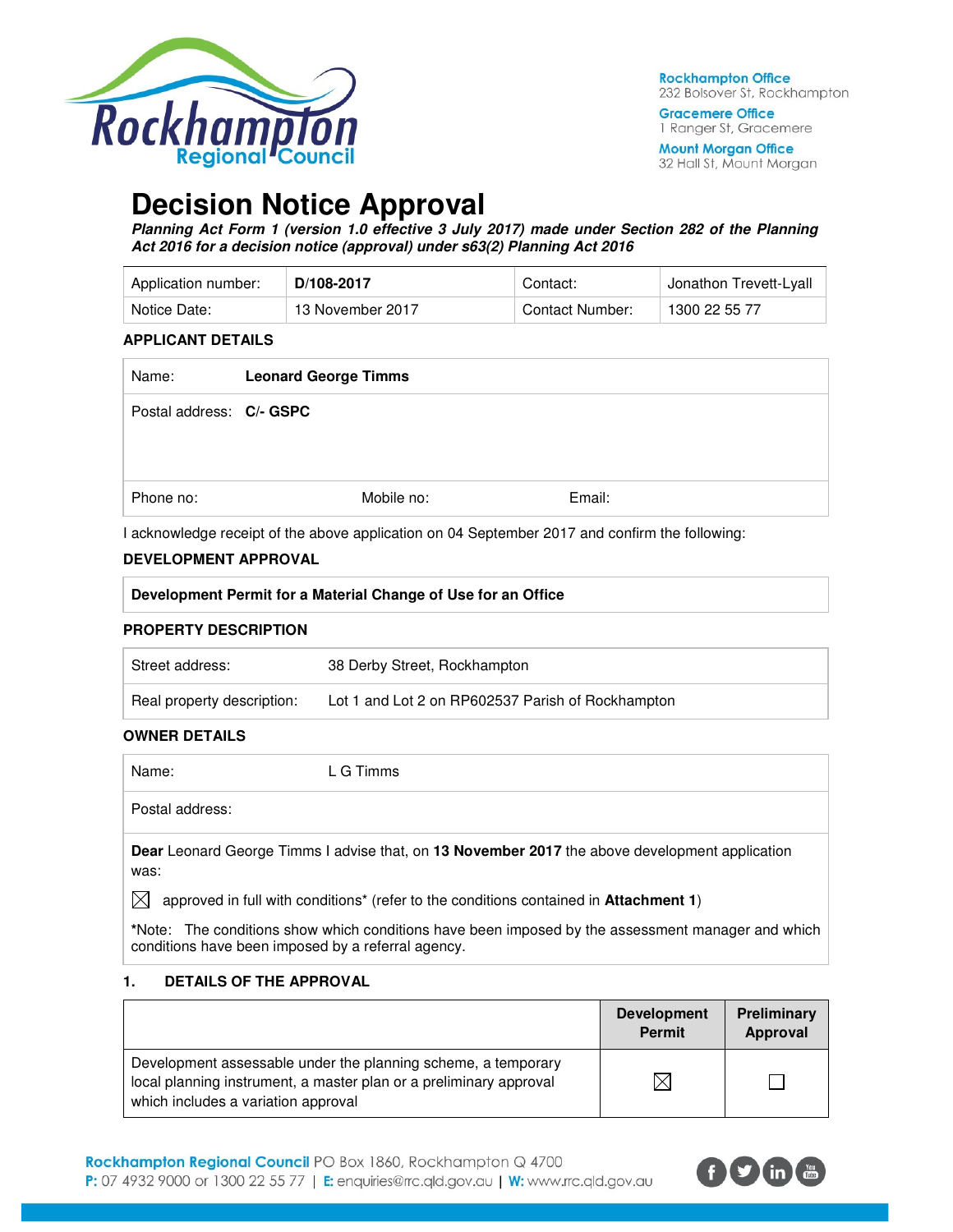# **2. CONDITIONS**

This approval is subject to the conditions in Attachment 1.

#### **3. FURTHER DEVELOPMENT PERMITS REQUIRED**

Please be advised that the following development permits are required to be obtained before the development can be carried out:

| Type of development permit required | Subject of the required development permit |
|-------------------------------------|--------------------------------------------|
| <b>Operational Works</b>            | Road Works                                 |
|                                     | <b>Parking Works</b>                       |

#### **4. SUBMISSIONS REFERRAL AGENCIES** NIL

#### **5. THE APPROVED PLANS**

**The approved development must be completed and maintained generally in accordance with the approved drawings and documents:** 

| <b>Plan/Document Name</b>                   | <b>Plan/Document Reference</b> | Dated          |
|---------------------------------------------|--------------------------------|----------------|
| Building Floor Plan of Lot 2 on<br>RP602537 | 170918-03                      | 29 August 2017 |

# **6. CURRENCY PERIOD FOR THE APPROVAL (S.85)**

The standard relevant periods stated in section 85 of Planning Act 2016 apply to each aspect of development in this approval, if not stated in the conditions of approval attached.

# **7. STATEMENT OF REASONS**

| Description of the<br>development                                              | The proposed development is for a Material Change of Use - Office                                                                                                                                                                                  |                                                                                                                                                                                              |  |
|--------------------------------------------------------------------------------|----------------------------------------------------------------------------------------------------------------------------------------------------------------------------------------------------------------------------------------------------|----------------------------------------------------------------------------------------------------------------------------------------------------------------------------------------------|--|
| <b>Assessment</b><br><b>Benchmarks</b>                                         | The proposed development was assessed against the following assessment<br>benchmarks:<br>Low-medium density residential zone code<br>Access, parking and transport code<br>Landscaping code<br>Stormwater management code<br>Waste management code |                                                                                                                                                                                              |  |
|                                                                                | Water and sewer code                                                                                                                                                                                                                               |                                                                                                                                                                                              |  |
| <b>Reasons for decision</b><br>(list non-compliance items<br>and how they were | The development was assessed against all of the assessment benchmarks<br>listed above and complies with all of these with the exception listed below.                                                                                              |                                                                                                                                                                                              |  |
| resolved)                                                                      | <b>Assessment</b><br><b>Benchmark</b>                                                                                                                                                                                                              | Reasons for the approval despite non-<br>compliance with benchmark                                                                                                                           |  |
|                                                                                | Access, parking and<br>transport code                                                                                                                                                                                                              | The proposed on-site car parking arrangements<br>for the development site are unlikely to meet the<br>movement requirements in Australian Standard<br>AS 2890. However, an Operational Works |  |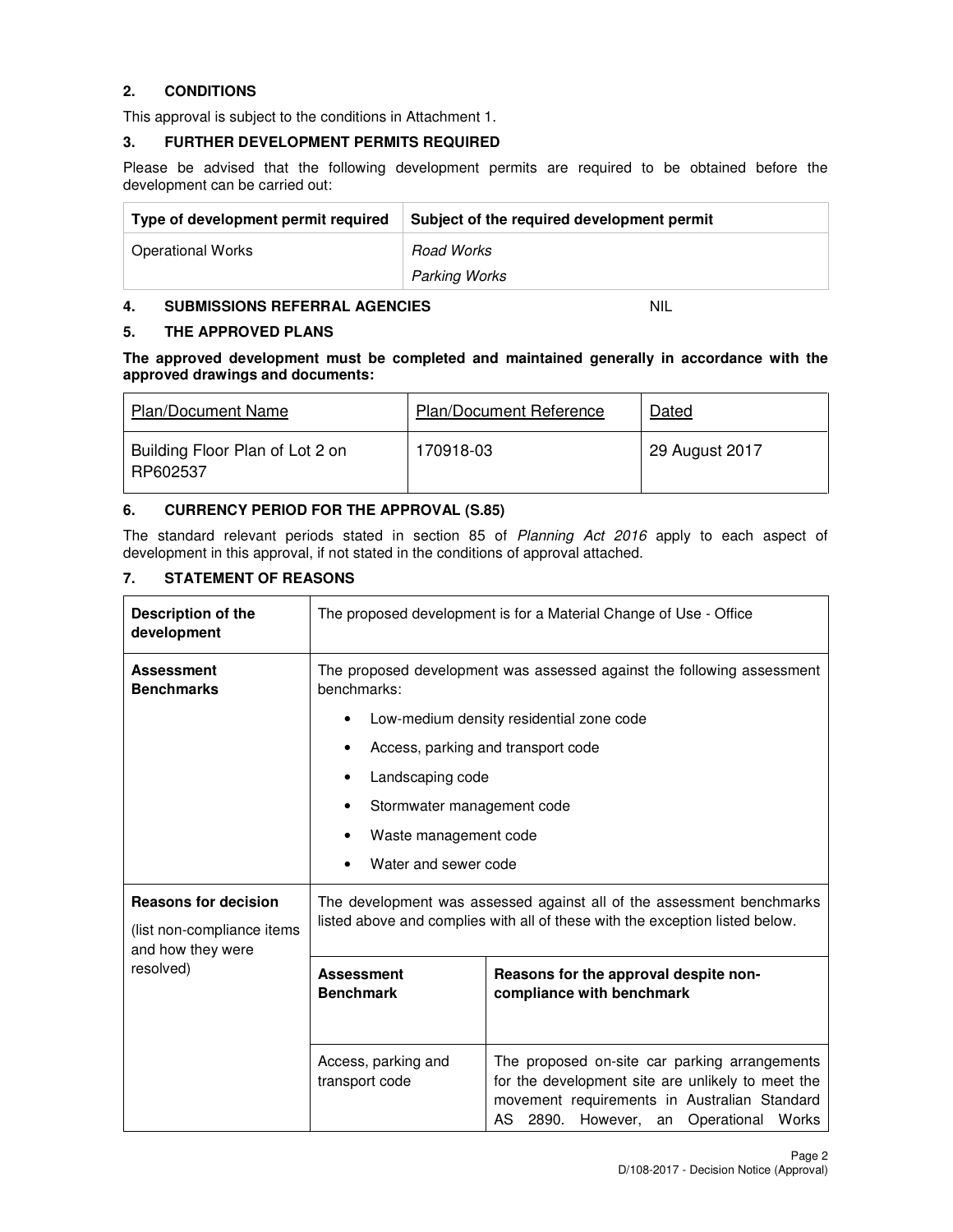| (parking works) application will be conditioned |
|-------------------------------------------------|
| whereby the applicant will have to demonstrate  |
| that vehicle ingress and egress to the          |
| development site must be able to be made in a   |
| forward gear.                                   |

#### **8. RIGHTS OF APPEAL**

The rights of an applicant to appeal to a tribunal or the Planning and Environment Court against a decision about a development application are set out in chapter 6, part 1 of the Planning Act 2016. For particular applications, there may also be a right to make an application for a declaration by a tribunal (see chapter 6, part 2 of the Planning Act 2016).

#### Appeal by an applicant

An applicant for a development application may appeal to the Planning and Environment Court against the following:

- the refusal of all or part of the development application
- a provision of the development approval
- the decision to give a preliminary approval when a development permit was applied for
- a deemed refusal of the development application.

An applicant may also have a right to appeal to the Development tribunal. For more information, see schedule 1 of the Planning Act 2016.

The timeframes for starting an appeal in the Planning and Environment Court are set out in section 229 of the Planning Act 2016.

**Attachment 2** is an extract from the Planning Act 2016 that sets down the applicant's appeal rights and the appeal rights of a submitter.

#### **9. WHEN THE DEVELOPMENT APPROVAL TAKES EFFECT**

This development approval takes effect:

From the time the decision notice is given  $-$  if there is no submitter and the applicant does not appeal the decision to the court.

Or

When the submitter's appeal period ends  $-$  if there is a submitter and the applicant does not appeal the decision to the court.

Or

Subject to the decision of the court, when the appeal is finally decided  $-$  if an appeal is made to the court.

This approval will lapse unless substantially commenced within the above stated relevant periods (refer to sections 85 of Planning Act 2016 for further details).

#### **10. ASSESSMENT MANAGER**

| Tarnya Fitzgibbon<br>Name:<br>13 November 2017<br>Signature:<br>Date:<br><b>COORDINATOR</b><br><b>DEVELOPMENT ASSESSMENT</b> |  |
|------------------------------------------------------------------------------------------------------------------------------|--|
|------------------------------------------------------------------------------------------------------------------------------|--|

#### **Attachment 1 – Conditions of the approval**

**Part 1 – Conditions imposed by the assessment manager** *[Note: where a condition is imposed about* infrastructure under Chapter 4 of the Planning Act 2016, the relevant provision of the Act under which this condition was imposed must be specified.]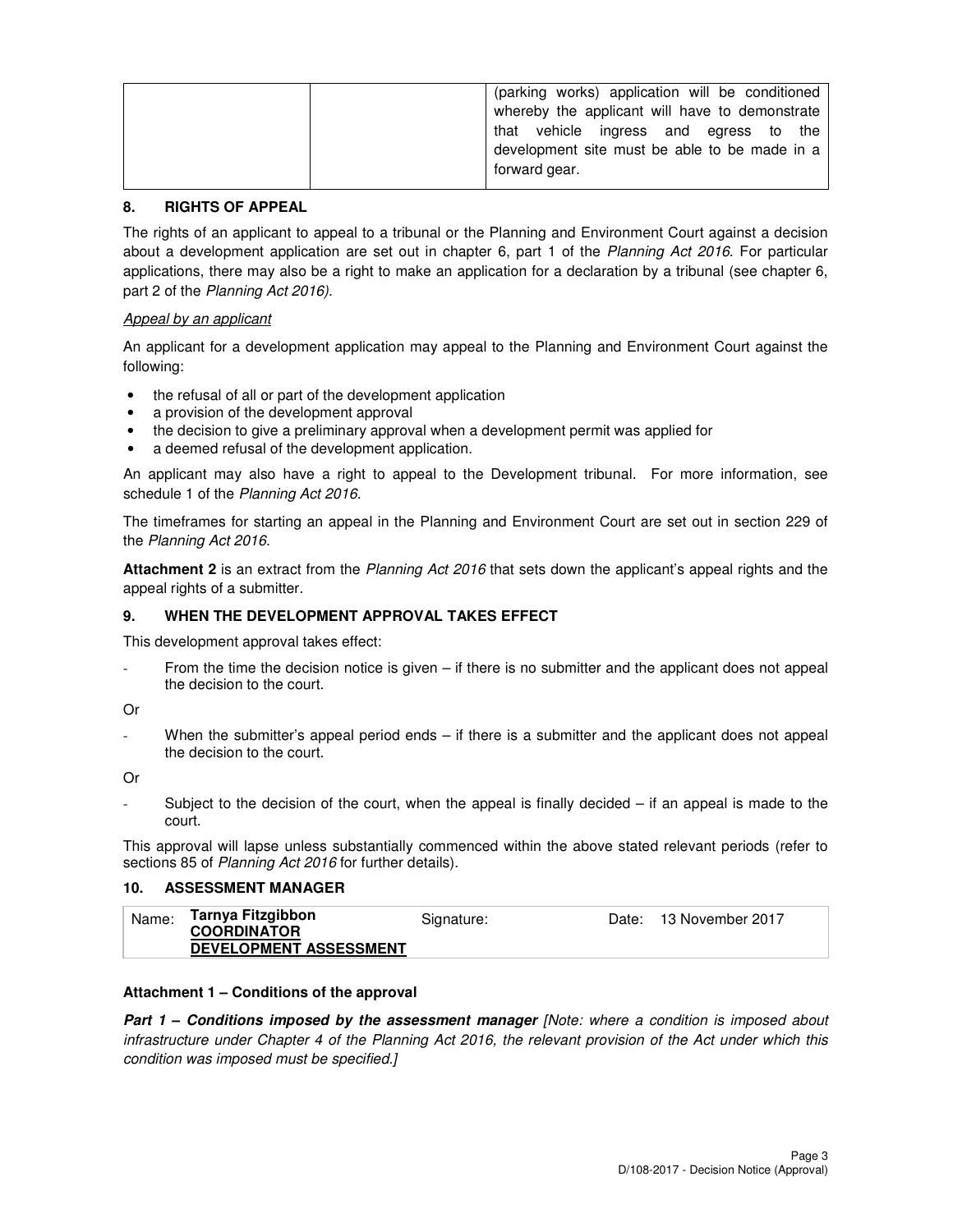

# **Attachment 1 – Part 1**

# **Rockhampton Regional Council Conditions**

PLANNING ACT 2016

# 1.0 ADMINISTRATION

- 1.1 The Developer and their employee, agent, contractor or invitee is responsible for ensuring compliance with the conditions of this development approval.
- 1.2 Where these Conditions refer to "Council" in relation to requiring Council to approve or to be satisfied as to any matter, or conferring on the Council a function, power or discretion, that role may be fulfilled in whole or in part by a delegate appointed for that purpose by the Council.
- 1.3 All conditions, works, or requirements of this development approval must be undertaken, completed, and be accompanied by a Compliance Certificate for any operational works required by this development approval:
	- 1.3.1 to Council's satisfaction;
	- 1.3.2 at no cost to Council; and
	- 1.3.3 prior to the commencement of the use,

unless otherwise stated.

- 1.4 Infrastructure requirements of this development approval must be contributed to the relevant authorities, where applicable, at no cost to Council, prior to the commencement of the use, unless otherwise stated.
- 1.5 The following further Development Permits must be obtained prior to the commencement of any works associated with their purposes:
	- 1.5.1 Operational Works:
		- (i) Road Works; and
		- (ii) Parking Works.
- 1.6 All Development Permits for Operational Works must be obtained prior to the commencement of the use.
- 1.7 All works must be designed, constructed and maintained in accordance with the relevant Council policies, guidelines and standards, unless otherwise stated.
- 1.8 All engineering drawings/specifications, design and construction works must be in accordance with the requirements of the relevant Australian Standards and must be approved, supervised and certified by a Registered Professional Engineer of Queensland.

# 2.0 APPROVED PLANS AND DOCUMENTS

2.1 The approved development must be completed and maintained generally in accordance with the approved plans and documents, except where amended by any condition of this development approval:

| <b>Plan/Document Name</b>                | Plan/Document Reference | Dated          |
|------------------------------------------|-------------------------|----------------|
| Building Floor Plan of Lot 2 on RP602537 | 170918-03               | 29 August 2017 |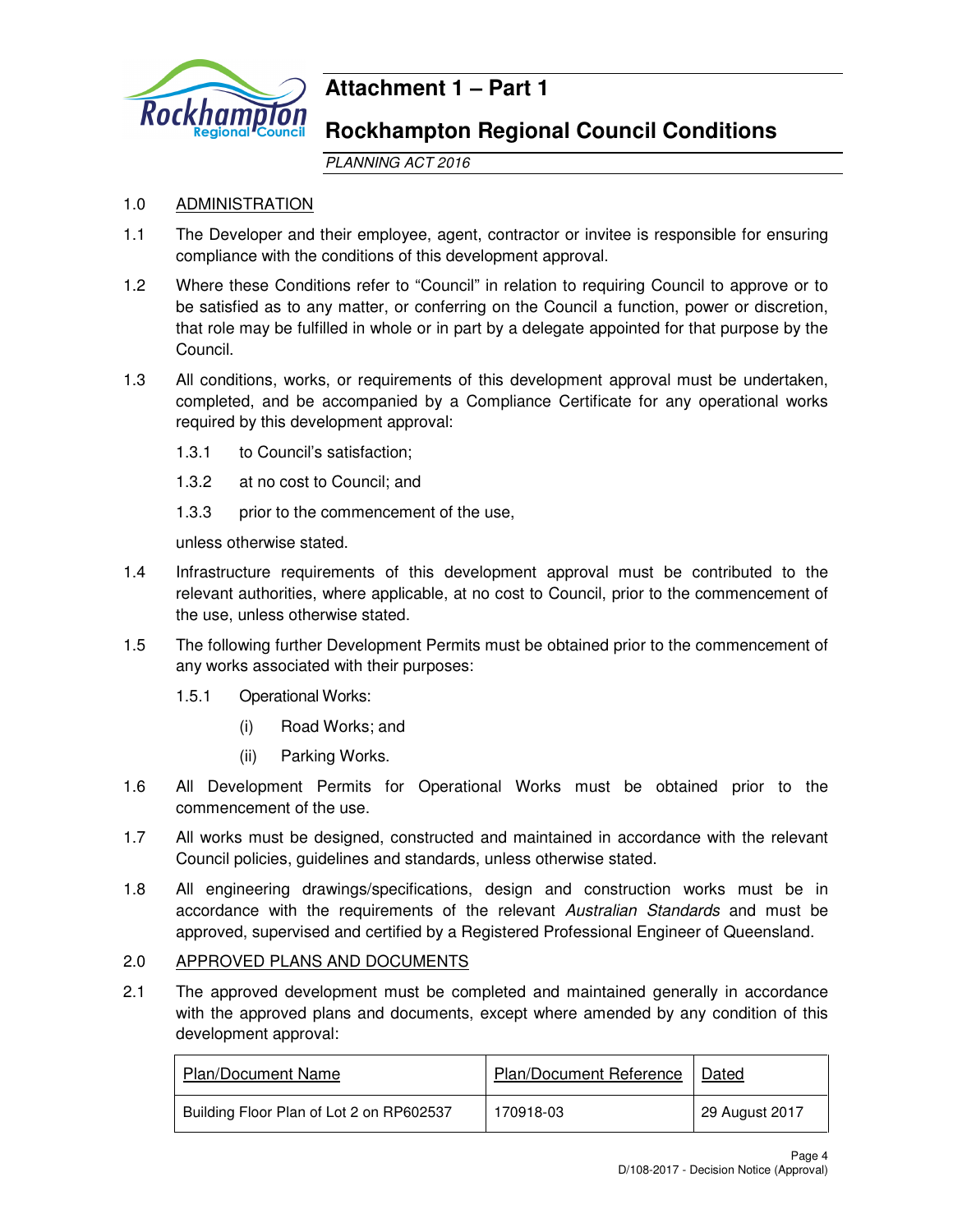- 2.2 Where there is any conflict between the conditions of this development approval and the details shown on the approved plans and documents, the conditions of this development approval must prevail.
- 2.3 Where conditions require the above plans or documents to be amended, the revised document(s) must be submitted for approval by Council prior to the submission of an application for a Development Permit for Operational Works.

# 3.0 ROAD WORKS

- 3.1 A Development Permit for Operational Works (road works) must be obtained prior to the commencement of any road works required by this development approval.
- 3.2 All road works must be designed and constructed in accordance with the approved plans (refer to condition 2.1), Capricorn Municipal Development Guidelines, and relevant Australian Standards and Austroads Guidelines and the provisions of a Development Permit for Operational Works (road works).
- 3.3 A concrete pathway, with a minimum width of 1.2 metres, must be constructed on the northern side of Derby Street for the full frontage of the development site.
- 3.4 All pathways and access ramps must be designed and constructed in accordance with Australian Standard AS1428 "Design for access and mobility".
- 3.5 Traffic signs (if required) and pavement markings must be provided in accordance with the Manual of Uniform Traffic Control Devices – Queensland. Where necessary, existing traffic signs and pavement markings must be modified in accordance with the Manual of Uniform Traffic Control Devices – Queensland.

# 4.0 PARKING WORKS

- 4.1 A Development Permit for Operational Works (parking works) must be obtained prior to the commencement of any parking works on the development site.
- 4.2 All parking works must be designed and constructed in accordance with the approved plans (refer to condition 2.1), Capricorn Municipal Development Guidelines, Australian Standard AS2890 "Parking facilities" and the provisions of a Development Permit for Operational Works (parking works).
- 4.3 All car parking and vehicle manoeuvring areas associated with the proposed development must be concrete paved, asphalt sealed or other approved surface which is dust free and non-eroding.
- 4.4 The existing access from Kent Street to the development must be upgraded to comply with the requirements of the Capricorn Municipal Development Guidelines.
- 4.5 All vehicles must ingress and egress the development in a forward gear.
- 4.6 A minimum of two (2) car parking spaces must be provided on-site.
- 4.7 Any application for a Development Permit for Operational Works (parking works) must demonstrate the provision of six (6) on-street parking spaces along Kent Street.
- 4.8 Parking spaces must be line-marked in accordance with the approved Site Plan (refer to condition 2.1) and in accordance with the Australian Standard AS2890 "Parking facilities" and the provisions of a Development Permit for Operational Works (parking works).
- 4.9 Any application for a Development Permit for Operational Works (parking works) must be accompanied by detailed and scaled plans, which demonstrate the turning movements/swept paths of the largest vehicle to access the development site.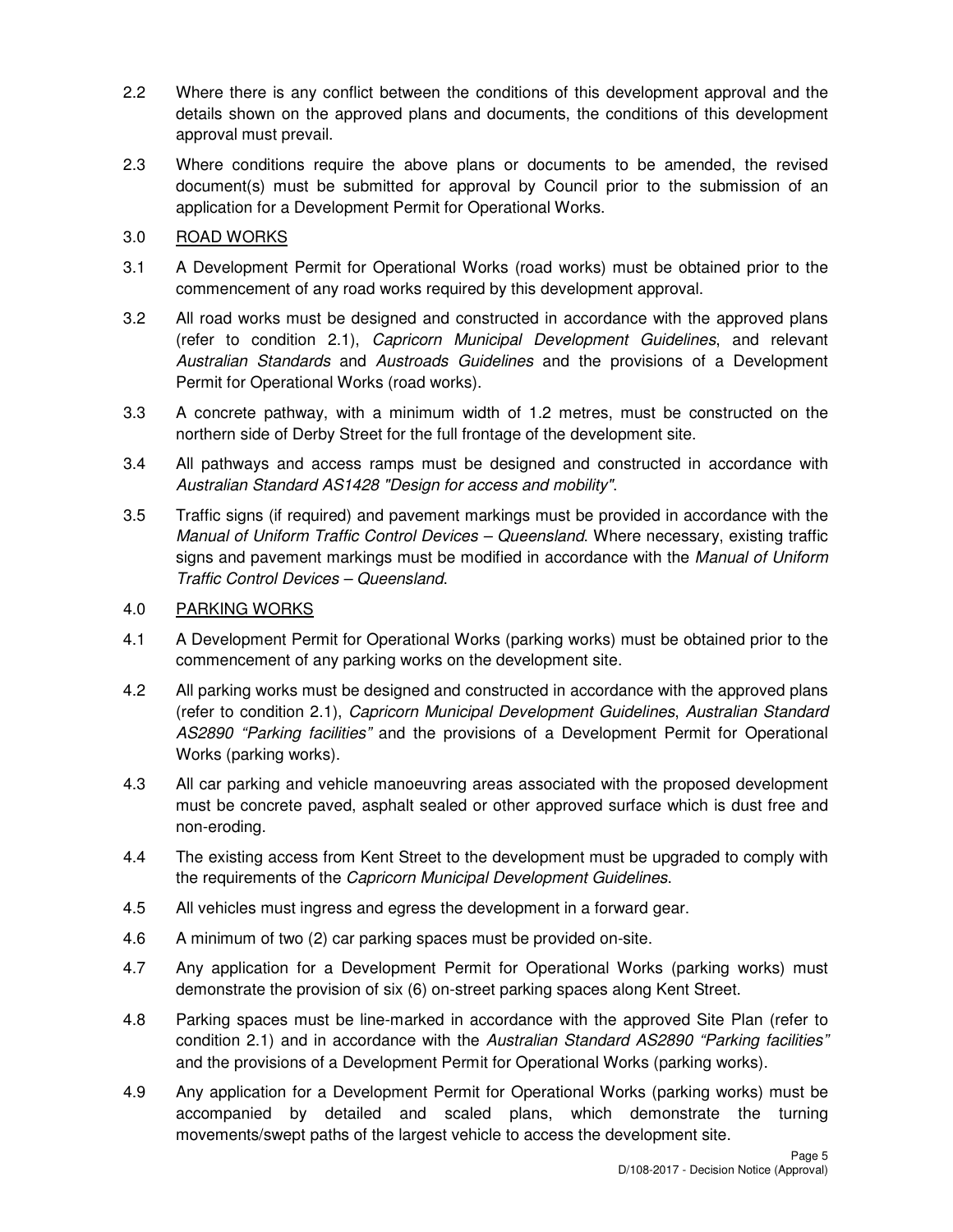4.10 Any application for a Development Permit for Operational Works (parking works) must be accompanied by fully dimensioned and properly scaled plans, which demonstrate the proposed on-site car parking area complies with the Australian Standard AS2890 "Parking facilities" with respect to parking space width and length, aisle and circulation space widths and clearances to adjacent objects / structures..

# 5.0 PLUMBING AND DRAINAGE WORKS

- 5.1 The development must be connected to Council's reticulated sewerage and water networks.
- 5.2 The existing sewerage and water connection point(s) must be retained, and upgraded if necessary, to service the development.
- 5.3 Alteration, disconnection or relocation of internal plumbing and sanitary drainage works associated with the existing building must be in accordance with regulated work under the Plumbing and Drainage Act 2002 and Council's Plumbing and Drainage Policies.
- 5.4 Sewer connections and water meter boxes located within trafficable areas must be raised or lowered to suit the finished surface levels and must be provided with heavy duty trafficable lids.

# 6.0 SITE WORKS

- 6.1 All earthworks must be undertaken in accordance with Australian Standard AS3798 "Guidelines on earthworks for commercial and residential developments".
- 6.2 Site works must be constructed such that they do not, at any time, in any way restrict, impair or change the natural flow of runoff water, or cause a nuisance or worsening to surrounding land or infrastructure.

# 7.0 ELECTRICITY

7.1 Electricity services must be provided to the development in accordance with the standards and requirements of the relevant service provider.

# 8.0 TELECOMMUNICATIONS

8.1 Telecommunications services must be provided to the development in accordance with the standards and requirements of the relevant service provider.

# 9.0 ASSET MANAGEMENT

- 9.1 Any alteration necessary to electricity, telephone, water mains, sewerage mains, and/or public utility installations resulting from the development or in connection with the development, must be undertaken and completed at no cost to Council.
- 9.2 Any damage to existing stormwater, water supply and sewerage infrastructure, kerb and channel, pathway or roadway (including removal of concrete slurry from public land and Council infrastructure), that occurs while any works are being carried out in association with this development approval must be repaired at full cost to the developer. This includes the reinstatement of any existing traffic signs or pavement markings that may have been removed or damaged.
- 9.3 'As Constructed' information pertaining to assets to be handed over to Council and those which may have an impact on Council's existing and future assets must be provided prior to the commencement of the use. This information must be provided in accordance with the Asset Design and As Constructed Manual (ADAC).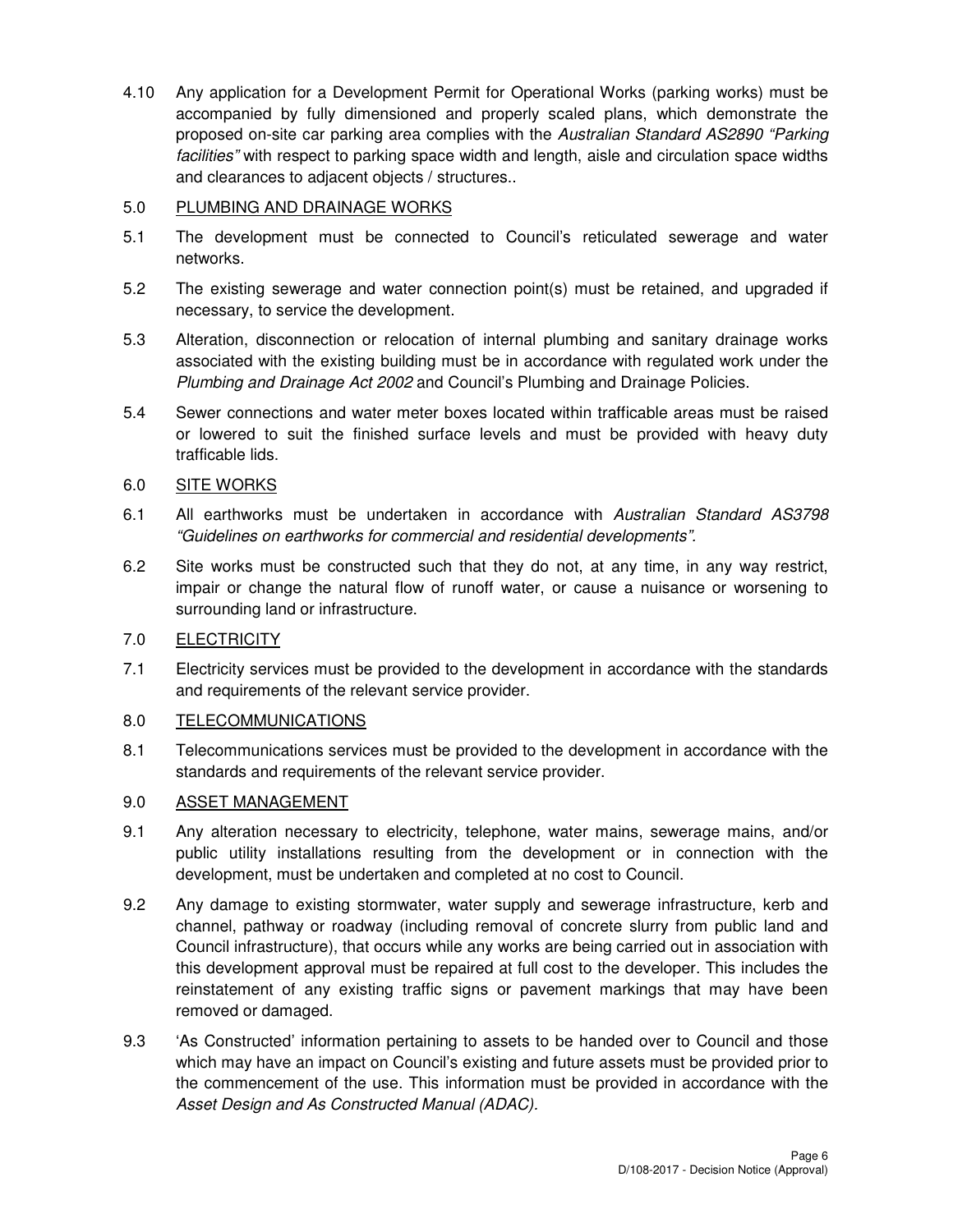#### 10.0 ENVIRONMENTAL

- 10.1 An Erosion Control and Stormwater Control Management Plan prepared in accordance with the Capricorn Municipal Design Guidelines, must be:
	- 10.1.1 implemented, monitored and maintained for the duration of the works, and until all exposed soil areas are permanently stabilised (for example, turfed, hydromulched, concreted, landscaped); and
	- 10.1.2 available on-site for inspection by Council Officers whilst all works are being carried out.

#### 11.0 OPERATING PROCEDURES

- 11.1 All construction materials, waste, waste skips, machinery must be located and stored or parked within the development site. Storage of materials or parking of construction machinery must not occur within Kent Street or Derby Street.
- 11.2 Any lighting devices associated with the development, such as sensory lighting, must be positioned on the development site and shielded so as not to cause glare or other nuisance to nearby residents and motorists. Night lighting must be designed, constructed and operated in accordance with Australian Standard AS4282 "Control of the obtrusive effects of outdoor lighting".
- 11.3 Noise emitted from the activity must not cause an environmental nuisance.
- 11.4 Operations on the development site must have no significant impact on the amenity of adjoining premises or the surrounding area due to the emission of light, noise or dust.
- 11.5 When requested by Council, nuisance monitoring must be undertaken and recorded within three (3) months, to investigate any genuine complaint of nuisance caused by noise, light or dust. An analysis of the monitoring data and a report, including nuisance mitigation measures, must be provided to Council within fourteen (14) days of the completion of the investigation
- 11.6 All waste storage areas must be:
	- 11.6.1 kept in a clean and tidy condition; and
	- 11.6.2 maintained in accordance with *Environmental Protection Regulation 2008*.

# ADVISORY NOTES

# NOTE 1. Aboriginal Cultural Heritage

It is advised that under section 23 of the Aboriginal Cultural Heritage Act 2003, a person who carries out an activity must take all reasonable and practicable measures to ensure the activity does not harm Aboriginal cultural heritage (the "cultural heritage duty of care"). Maximum penalties for breaching the duty of care are listed in the Aboriginal cultural heritage legislation. The information on Aboriginal cultural heritage is available on the Department of Aboriginal and Torres Strait Islander and Partnerships website www.datsip.qld.gov.au.

#### NOTE 2. Asbestos Removal

Any demolition and/or removal works involving asbestos materials must be undertaken in accordance with the requirements of the Work Health and Safety Act 2011 and Public Health Act 2005.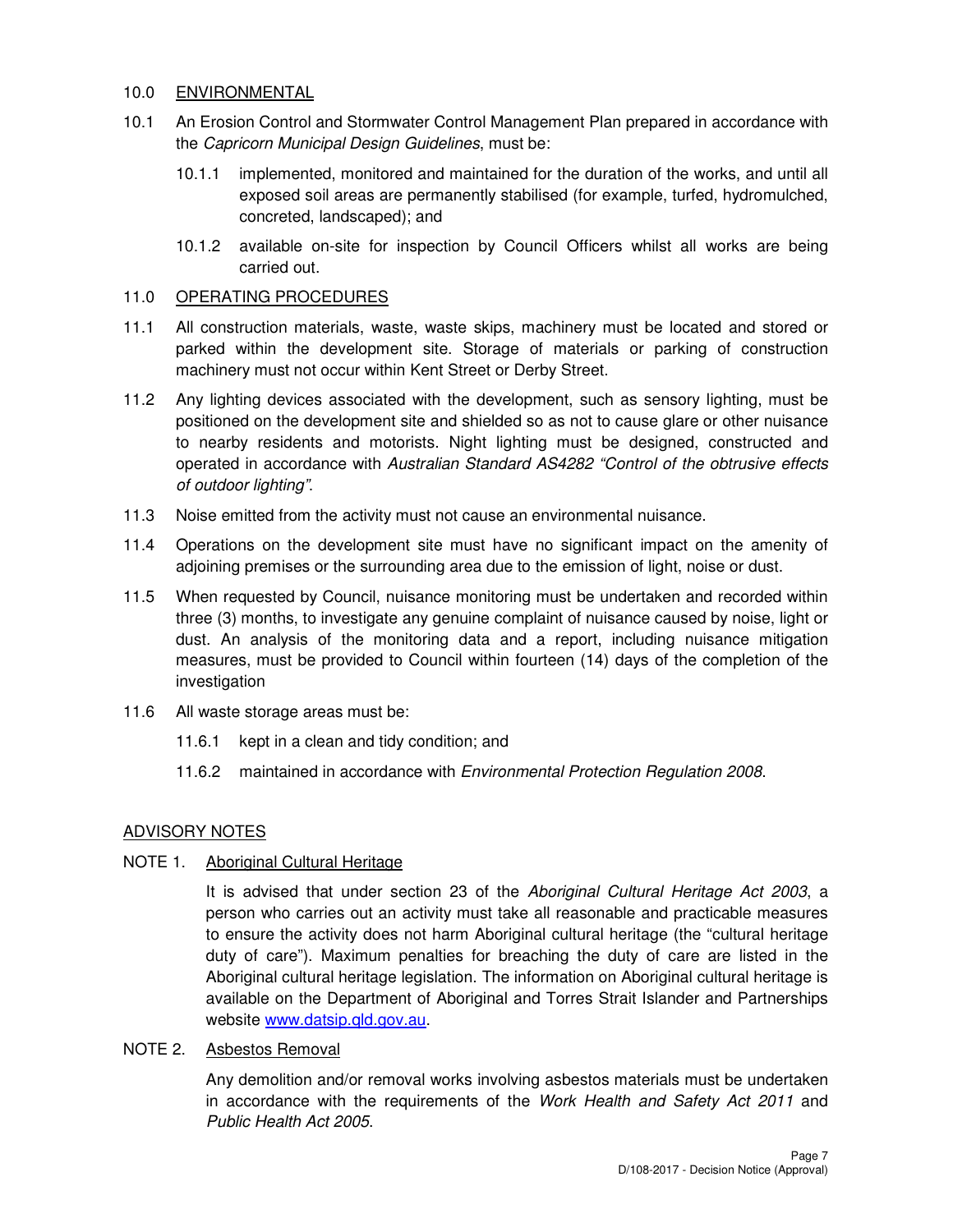# NOTE 3. General Environmental Duty

General environmental duty under the Environmental Protection Act 1994 prohibits unlawful environmental nuisance caused by noise, aerosols, particles, dust, ash, fumes, light, odour or smoke beyond the boundaries of the development site during all stages of the development including earthworks, construction and operation.

# NOTE 4. General Safety Of Public During Construction

The Work Health and Safety Act 2011 and Manual of Uniform Traffic Control Devices must be complied with in carrying out any construction works, and to ensure safe traffic control and safe public access in respect of works being constructed on a road.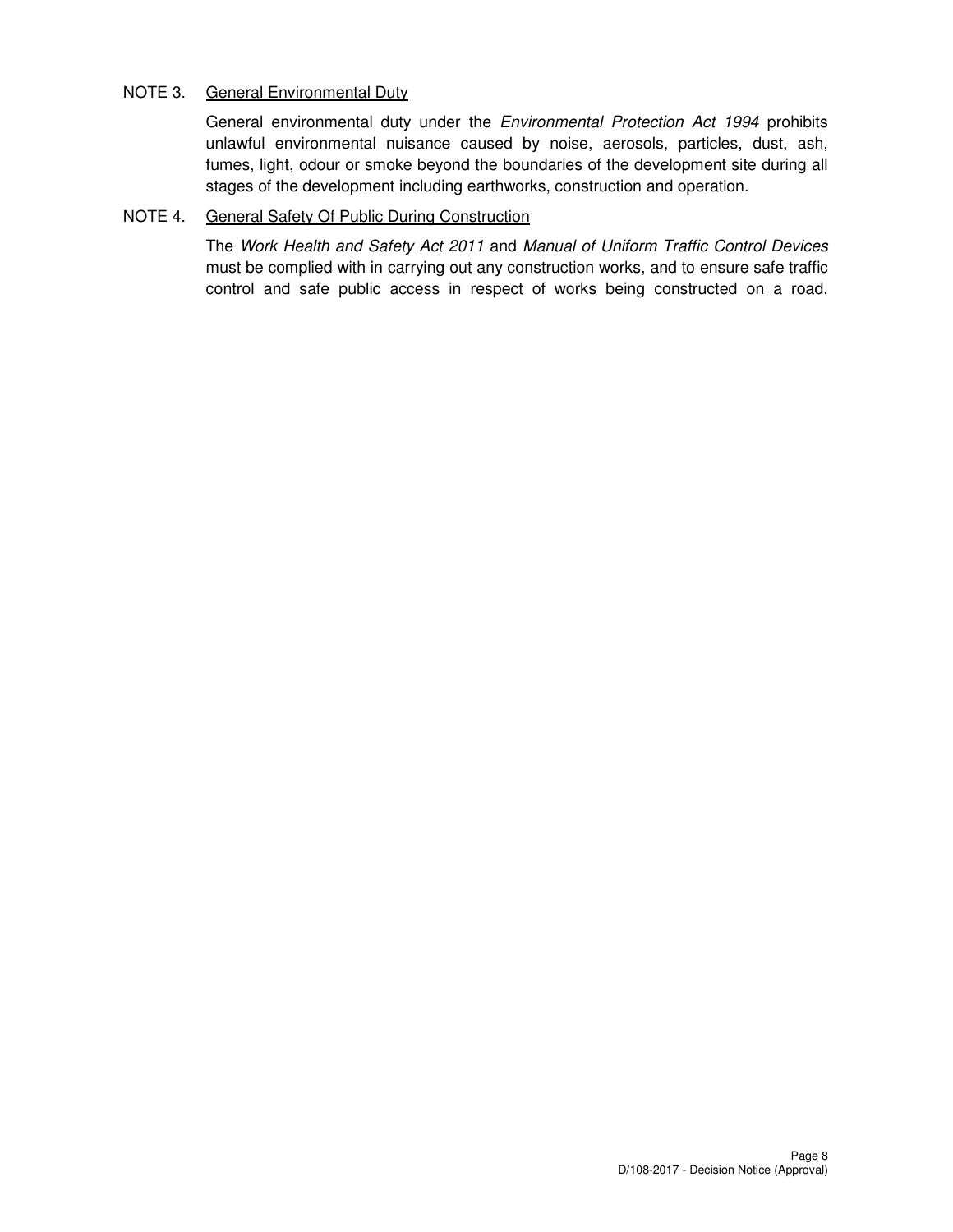

# **Attachment 2 - Appeal Rights**

PLANNING ACT 2016

The following is an extract from the Planning Act 2016 (Chapter 6)

#### **Appeal rights**

#### **229 Appeals to tribunal or P&E Court**

- (1) Schedule 1 states—
	- (a) matters that may be appealed to— (i) either a tribunal or the P&E Court; or (ii) only a tribunal; or (iii) only the P&E Court; and
	- (b) the person—
		- (i) who may appeal a matter (the **appellant**); and (ii) who is a respondent in an appeal of the matter; and (iii) who is a co-respondent in an appeal of the matter; and
		- (iv) who may elect to be a co-respondent in an appeal of the matter.
- (2) An appellant may start an appeal within the appeal period.
- (3) The **appeal period** is—
	- (a) for an appeal by a building advisory agency—10 business days after a decision notice for the decision is given to the agency or
	- (b) for an appeal against a deemed refusal—at any time after the deemed refusal happens; or
	- (c) for an appeal against a decision of the Minister, under chapter 7, part 4, to register premises or to renew the registration of premises—20 business days after a notice is published under section 269(3)(a) or (4); or
	- (d) for an appeal against an infrastructure charges notice— 20 business days after the infrastructure charges notice is given to the person; or
	- (e) for an appeal about a deemed approval of a development application for which a decision notice has not been given—30 business days after the applicant gives the deemed approval notice to the assessment manager; or
	- (f) for any other appeal—20 business days after a notice of the decision for the matter, including an enforcement notice, is given to the person.
	- Note—

See the P&E Court Act for the court's power to extend the appeal period.

- (4) Each respondent and co-respondent for an appeal may be heard in the appeal.
- (5) If an appeal is only about a referral agency's response, the assessment manager may apply to the tribunal or P&E Court to withdraw from the appeal.
- (6) To remove any doubt, it is declared that an appeal against an infrastructure charges notice must not be about—
	- (a) the adopted charge itself; or
	- (b) for a decision about an offset or refund—
		- (i) the establishment cost of trunk infrastructure identified in a LGIP; or
	- (ii) the cost of infrastructure decided using the method included in the local government's charges resolution.

#### **230 Notice of appeal**

- (1) An appellant starts an appeal by lodging, with the registrar of the tribunal or P&E Court, a notice of appeal that— (a) is in the approved form; and
	- (b) succinctly states the grounds of the appeal.
- (2) The notice of appeal must be accompanied by the required fee.
- (3) The appellant or, for an appeal to a tribunal, the registrar must, within the service period, give a copy of the notice of appeal to—
	- (a) the respondent for the appeal; and
- (b) each co-respondent for the appeal; and
- (c) for an appeal about a development application under schedule 1, table 1, item 1—each principal submitter for the development application; and
- (d) for an appeal about a change application under schedule 1, table 1, item 2—each principal submitter for the change application; and
- (e) each person who may elect to become a co-respondent for the appeal, other than an eligible submitter who is not a principal submitter in an appeal under paragraph  $(c)$  or  $(d)$ ; and
- (f) for an appeal to the P&E Court—the chief executive; and
- (g) for an appeal to a tribunal under another Act—any other person who the registrar considers appropriate.
- (4) The **service period** is—
	- (a) if a submitter or advice agency started the appeal in the P&E Court—2 business days after the appeal is started; or
	- (b) otherwise—10 business days after the appeal is started.
- (5) A notice of appeal given to a person who may elect to be a co-respondent must state the effect of subsection
- (6) A person elects to be a co-respondent by filing a notice of election, in the approved form, within 10 business days after the notice of appeal is given to the person*.*

#### **231 Other appeals**

- (1) Subject to this chapter, schedule 1 and the P&E Court Act, unless the Supreme Court decides a decision or other matter under this Act is affected by jurisdictional error, the decision or matter is non-appealable.
- (2) The Judicial Review Act 1991, part 5 applies to the decision or matter to the extent it is affected by jurisdictional error.
- (3) A person who, but for subsection (1) could have made an application under the Judicial Review Act 1991 in relation to the decision or matter, may apply under part 4 of that Act for a statement of reasons in relation to the decision or matter.
- (4) In this section— **decision** includes—
	- (a) conduct engaged in for the purpose of making a decision; and
	- (b) other conduct that relates to the making of a decision; and
	- (c) the making of a decision or the failure to make a decision; and
	- (d) a purported decision; and
	- (e) a deemed refusal.

**non-appealable**, for a decision or matter, means the decision or matter—

- (a) is final and conclusive; and
- (b) may not be challenged, appealed against, reviewed, quashed, set aside or called into question in any other way under the Judicial Review Act 1991 or otherwise, whether by the Supreme Court, another court, a tribunal or another entity; and
- (c) is not subject to any declaratory, injunctive or other order of the Supreme Court, another court, a tribunal or another entity on any ground.

#### **232 Rules of the P&E Court**

- (1) A person who is appealing to the P&E Court must comply with the rules of the court that apply to the appeal.
- (2) However, the P&E Court may hear and decide an appeal even if the person has not complied with rules of the P&E Court.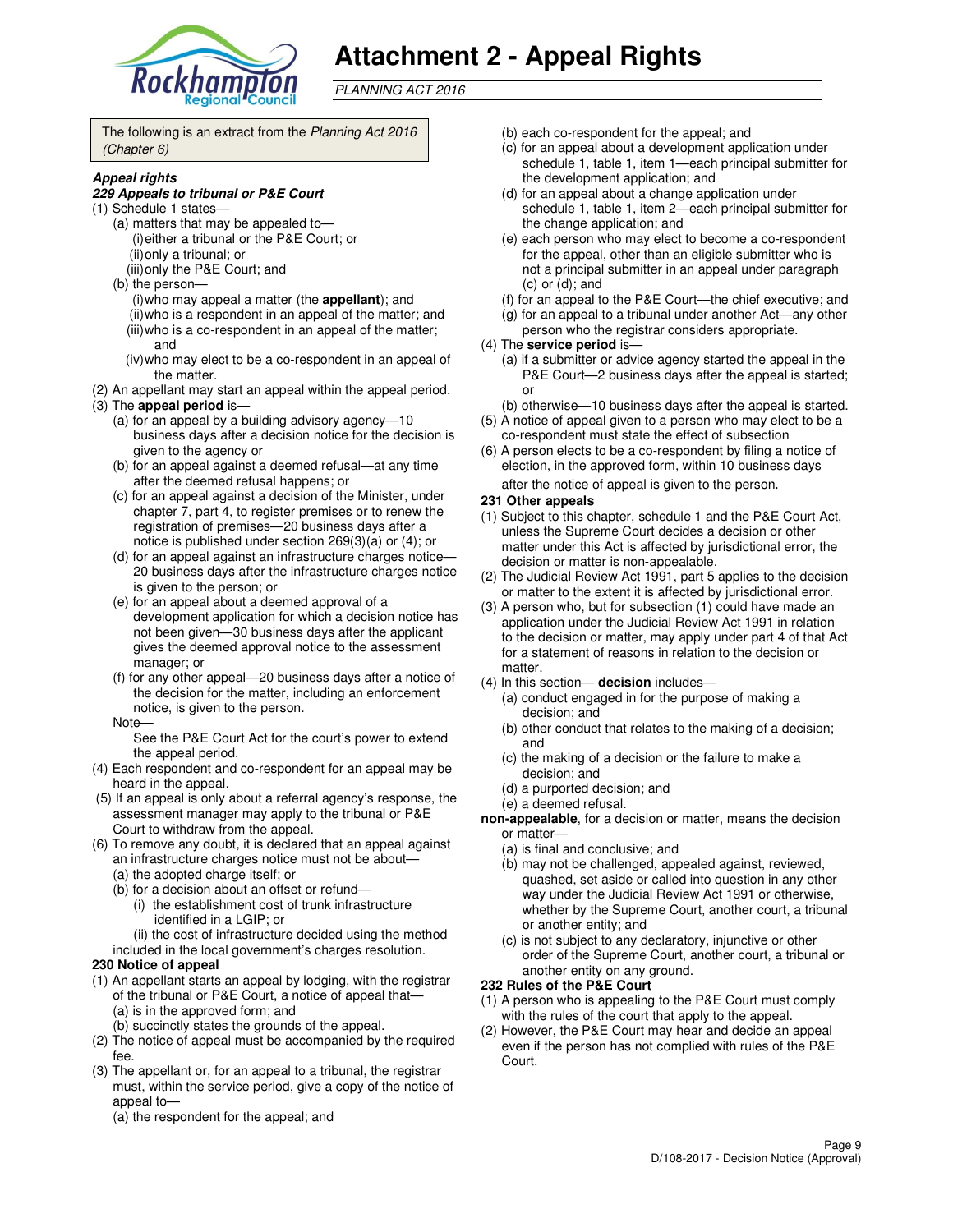

# **Appeal Rights**

PLANNING ACT 2016

#### **Schedule 1 Appeals section 229**

#### **1 Appeal rights and parties to appeals**

- (1) Table 1 states the matters that may be appealed to—(a) the P&E court; or (b) a tribunal.
- (2) However, table 1 applies to a tribunal only if the matter involves—
	- (a) the refusal, or deemed refusal of a development application, for—
	- (i) a material change of use for a classified building; or
	- (ii) operational work associated with building work, a retaining wall, or a tennis court; or (b) a provision of a development approval for—
	- (i) a material change of use for a classified building; or
- (ii) operational work associated with building work, a retaining wall, or a tennis court; or
	- (c) if a development permit was applied for—the decision to give a preliminary approval for—
		- (i) a material change of use for a classified building; or
		- (ii) operational work associated with building work, a retaining wall, or a tennis court; or
	- (d) a development condition if—
		- (i) the development approval is only for a material change of use that involves the use of a building classified under the Building Code as a class 2 building; and
		- (ii) the building is, or is proposed to be, not more than 3 storeys; and
		- (iii) the proposed development is for not more than 60 sole-occupancy units; or
	- (e) a decision for, or a deemed refusal of, an extension application for a development approval that is only for a material change of use of a classified building; or
	- (f) a decision for, or a deemed refusal of, a change application for a development approval that is only for a material change of use of a classified building; or
	- (g) a matter under this Act, to the extent the matter relates to—
		- (i) the Building Act, other than a matter under that Act that may or must be decided by the Queensland Building and Construction Commission; or
		- (ii) the Plumbing and Drainage Act, part 4 or 5; or
	- (h) a decision to give an enforcement notice in relation to a matter under paragraphs (a) to (g); or
	- (i) a decision to give an infrastructure charges notice; or
	- (j) the refusal, or deemed refusal, of a conversion application; or
	- (k) a matter that, under another Act, may be appealed to the tribunal; or
	- (l) a matter prescribed by regulation.
- (3) Also, table 1 does not apply to a tribunal if the matter
- involves—
	- (a) for a matter in subsection  $(2)(a)$  to  $(d)$ 
		- (i) a development approval for which the development application required impact assessment; and
		- (ii) a development approval in relation to which the assessment manager received a properly made submission for the development application; or
	- (b) a provision of a development approval about the identification or inclusion, under a variation approval, of a matter for the development.
- (4) Table 2 states the matters that may be appealed only to the P&E Court.
- (5) Table 3 states the matters that may be appealed only to the tribunal.
- (6) In each table—
	- (a) column 1 states the appellant in the appeal; and
	- (b) column 2 states the respondent in the appeal; and
	- (c) column 3 states the co-respondent (if any) in the appeal; and
	- (d) column 4 states the co-respondents by election (if any) in the appeal.
- (7) If the chief executive receives a notice of appeal under section 230(3)(f), the chief executive may elect to be a corespondent in the appeal.

#### **Table 1**

| Appeals to the P&E Court and, for certain matters, to a tribunal                                                 |                                                                                                                                                                                                                            |                                         |                                                       |  |
|------------------------------------------------------------------------------------------------------------------|----------------------------------------------------------------------------------------------------------------------------------------------------------------------------------------------------------------------------|-----------------------------------------|-------------------------------------------------------|--|
| 1. Development applications<br>An appeal may be made against-<br>(c) a provision of the development approval; or | (a) the refusal of all or part of the development application; or<br>(b) the deemed refusal of the development application; or<br>(d) if a development permit was applied for—the decision to give a preliminary approval. |                                         |                                                       |  |
| Column 1                                                                                                         | Column 2                                                                                                                                                                                                                   | Column 3                                | Column 4                                              |  |
| Appellant                                                                                                        | Respondent                                                                                                                                                                                                                 | Co-respondent                           | Co-respondent by election                             |  |
|                                                                                                                  |                                                                                                                                                                                                                            | (if any)                                | $(if$ any)                                            |  |
| The applicant                                                                                                    | The assessment<br>manager                                                                                                                                                                                                  | If the appeal is about<br>a concurrence | 1 A concurrence agency that is<br>not a co-respondent |  |

agency's referral

2 If a chosen Assessment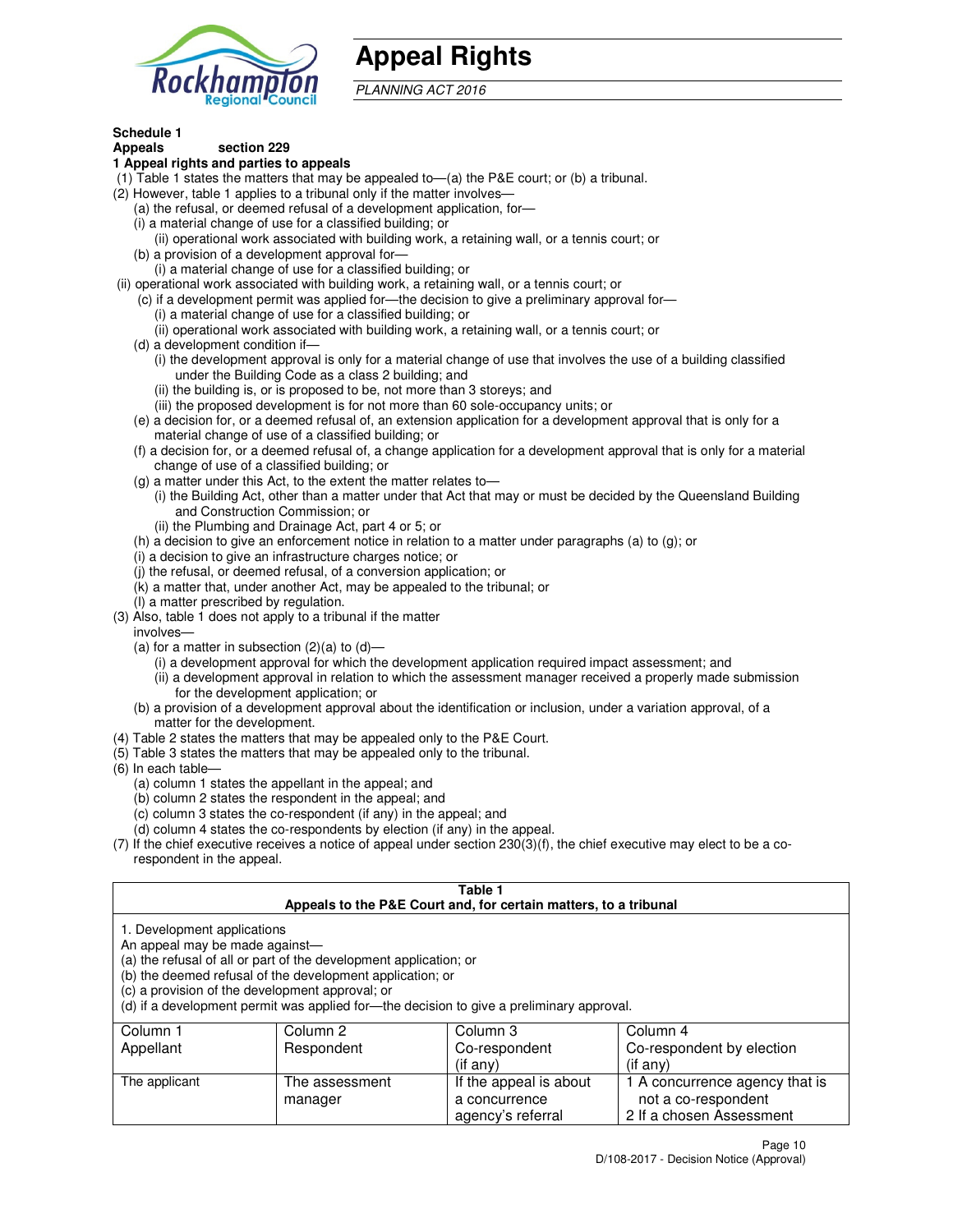| Table 1<br>Appeals to the P&E Court and, for certain matters, to a tribunal                                                                                                                          |                                                                                                                                                                                                                               |                                                                                                                                                                                                                                                                                 |                                                                                                                                                                                                                                                                                                                                                 |  |
|------------------------------------------------------------------------------------------------------------------------------------------------------------------------------------------------------|-------------------------------------------------------------------------------------------------------------------------------------------------------------------------------------------------------------------------------|---------------------------------------------------------------------------------------------------------------------------------------------------------------------------------------------------------------------------------------------------------------------------------|-------------------------------------------------------------------------------------------------------------------------------------------------------------------------------------------------------------------------------------------------------------------------------------------------------------------------------------------------|--|
|                                                                                                                                                                                                      |                                                                                                                                                                                                                               | response-the<br>concurrence agency                                                                                                                                                                                                                                              | manager is the respondent-<br>the prescribed assessment<br>manager<br>3 Any eligible advice agency for<br>the application<br>4 Any eligible submitter for the<br>application                                                                                                                                                                    |  |
| 2. Change applications<br>An appeal may be made against-<br>(b) a deemed refusal of a change application.                                                                                            |                                                                                                                                                                                                                               |                                                                                                                                                                                                                                                                                 | (a) a responsible entity's decision for a change application, other than a decision made by the P&E court; or                                                                                                                                                                                                                                   |  |
| Column 1<br>Appellant                                                                                                                                                                                | Column <sub>2</sub><br>Respondent                                                                                                                                                                                             | Column 3<br>Co-respondent<br>(if any)                                                                                                                                                                                                                                           | Column 4<br>Co-respondent by election<br>(if any)                                                                                                                                                                                                                                                                                               |  |
| 1 The applicant<br>2 If the responsible<br>entity is the<br>assessment<br>manager-an<br>affected entity that<br>gave a pre-request<br>notice or response<br>notice                                   | The responsible<br>entity                                                                                                                                                                                                     | If an affected entity<br>starts the appeal-the<br>applicant                                                                                                                                                                                                                     | 1 A concurrence agency for the<br>development application<br>2 If a chosen assessment<br>manager is the respondent-<br>the prescribed assessment<br>manager<br>3 A private certifier for the<br>development application<br>4 Any eligible advice agency for<br>the change application<br>5 Any eligible submitter for the<br>change application |  |
| 3. Extension applications<br>An appeal may be made against-<br>Column 1<br>Appellant                                                                                                                 | (a) the assessment manager's decision about an extension application; or<br>(b) a deemed refusal of an extension application.<br>Column <sub>2</sub><br>Respondent                                                            | Column 3<br>Co-respondent                                                                                                                                                                                                                                                       | Column 4<br>Co-respondent by election                                                                                                                                                                                                                                                                                                           |  |
| 1 The applicant<br>1<br>2 For a matter other<br>than a deemed<br>refusal of an<br>extension<br>application $-$ a<br>concurrence<br>agency, other than<br>the chief executive,<br>for the application | The assessment<br>manager                                                                                                                                                                                                     | (if any)<br>If a concurrence<br>agency starts the<br>appeal - the applicant                                                                                                                                                                                                     | (if any)<br>If a chosen assessment<br>manager is the respondent $-$ the<br>prescribed assessment manager                                                                                                                                                                                                                                        |  |
| 4. Infrastructure charges notices<br>a) The notice involved an error relating to $-$<br>(i)<br>An offset or refund; or<br>(ii)<br>imposed the amount.                                                | (i) The application of the relevant adopted charge; or<br>Examples of errors in applying an adopted charge -<br>The working out of extra demands, for section 120; or<br>b) The was no decision about an offset or refund; or | The incorrect application of gross floor area for a non-residential development<br>Applying an incorrect 'use category', under a regulation, to the development<br>c) If the infrastructure charges notice states a refund will be given - the timing for giving the refund; or | An appeal may be made against an infrastructure charges notice on 1 or more of the following grounds<br>d) The amount of the charge is so unreasonable that no reasonable relevant local government could have                                                                                                                                  |  |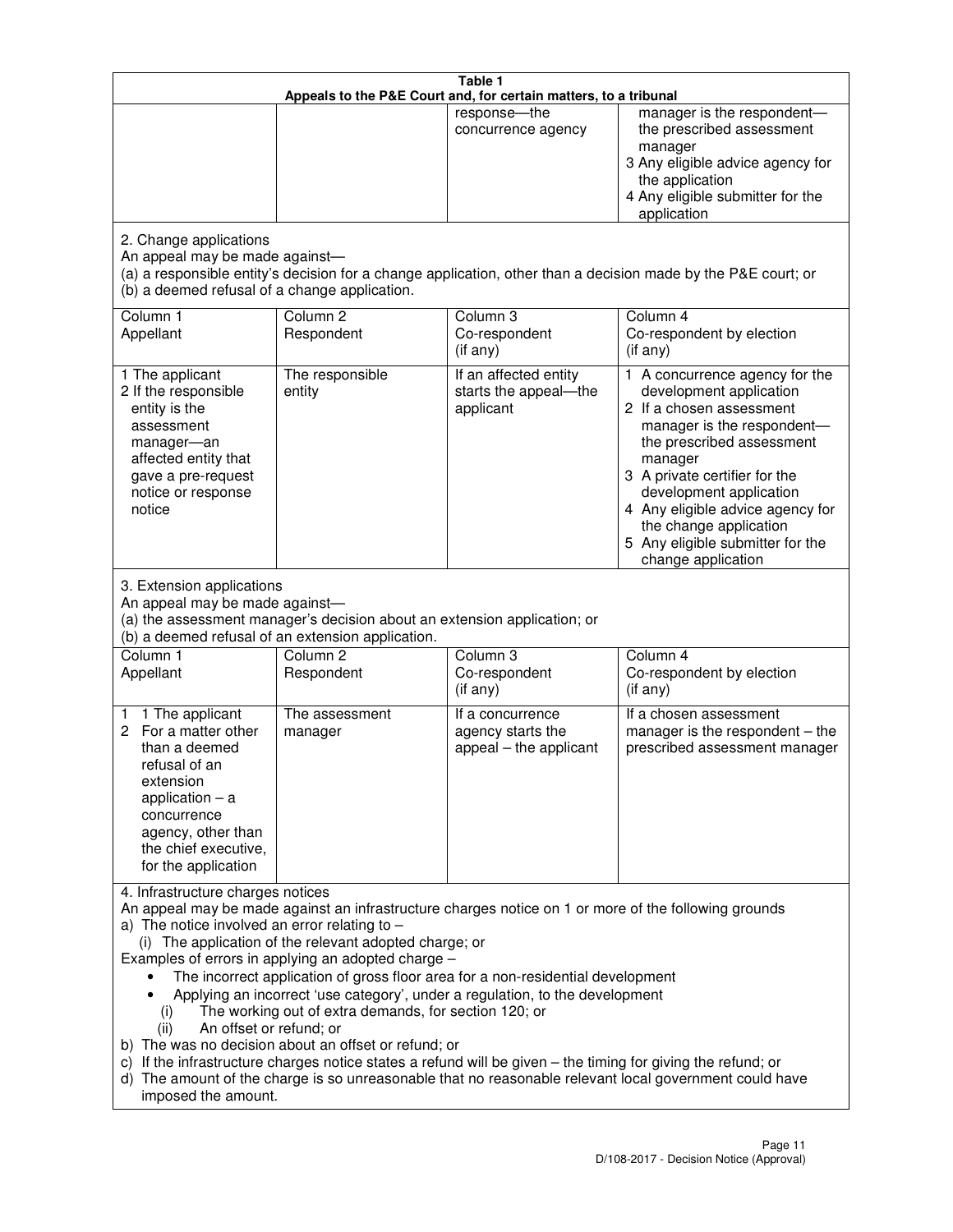| Table 1                                                                                                         |                                                                           |                                                  |                                                                                                                                                                            |  |  |
|-----------------------------------------------------------------------------------------------------------------|---------------------------------------------------------------------------|--------------------------------------------------|----------------------------------------------------------------------------------------------------------------------------------------------------------------------------|--|--|
| Appeals to the P&E Court and, for certain matters, to a tribunal                                                |                                                                           |                                                  |                                                                                                                                                                            |  |  |
| Column <sub>1</sub><br>Appellant                                                                                | Column <sub>2</sub><br>Respondent                                         | Column 3<br>Co-respondent<br>(if any)            | Column 4<br>Co-respondent by election<br>(if any)                                                                                                                          |  |  |
| The person given the<br>Infrastructure charges<br>notice                                                        | The local government<br>that gave the<br>infrastructure charges<br>notice |                                                  |                                                                                                                                                                            |  |  |
| 5. Conversion applications<br>An appeal may be made against-<br>(a) the refusal of a conversion application; or | (b) a deemed refusal of a conversion application.                         |                                                  |                                                                                                                                                                            |  |  |
| Column <sub>1</sub><br>Appellant                                                                                | Column <sub>2</sub><br>Respondent                                         | Column <sub>3</sub><br>Co-respondent<br>(if any) | Column 4<br>Co-respondent by election<br>(if any)                                                                                                                          |  |  |
| The applicant                                                                                                   | The local government<br>to which the conversion<br>application was made   |                                                  |                                                                                                                                                                            |  |  |
| 6. Enforcement notices<br>An appeal may be made against the decision to give an enforcement notice.             |                                                                           |                                                  |                                                                                                                                                                            |  |  |
| Column <sub>1</sub><br>Appellant                                                                                | Column <sub>2</sub><br>Respondent                                         | Column <sub>3</sub><br>Co-respondent<br>(if any) | Column 4<br>Co-respondent by election<br>(if any)                                                                                                                          |  |  |
| The person given the<br>enforcement notice                                                                      | The enforcement<br>authority                                              |                                                  | If the enforcement authority is<br>not the local government for<br>the premises in relation to which<br>the offence is alleged to have<br>happened-the local<br>government |  |  |
|                                                                                                                 |                                                                           | 9 Ahla                                           |                                                                                                                                                                            |  |  |

| Table 2<br>Appeals to the P&E Court only                                                                                                                                                                                                                                                                                                        |                                                                 |                                                                                   |                                                              |  |  |
|-------------------------------------------------------------------------------------------------------------------------------------------------------------------------------------------------------------------------------------------------------------------------------------------------------------------------------------------------|-----------------------------------------------------------------|-----------------------------------------------------------------------------------|--------------------------------------------------------------|--|--|
| 1. Appeals from tribunal<br>An appeal may be made against a decision of a tribunal, other than a decision under<br>section 252, on the ground of-<br>(a) an error or mistake in law on the part of the tribunal; or<br>(b) jurisdictional error.                                                                                                |                                                                 |                                                                                   |                                                              |  |  |
| Column <sub>1</sub><br>Appellant                                                                                                                                                                                                                                                                                                                | Column <sub>2</sub><br>Respondent                               | Column 3<br>Co-respondent<br>(if any)                                             | Column <sub>4</sub><br>Co-respondent by election<br>(if any) |  |  |
| A party to the<br>proceedings for the<br>decision                                                                                                                                                                                                                                                                                               | The other party to the<br>proceedings for the<br>decision       | $\blacksquare$                                                                    |                                                              |  |  |
| 2. Eligible submitter appeals<br>An appeal may be made against the decision to give a development approval, or an approval for a change<br>application, to the extent that the decision relates to-<br>(a) any part of the development application for the development approval that required impact assessment; or<br>(b) a variation request. |                                                                 |                                                                                   |                                                              |  |  |
| Column 1<br>Appellant                                                                                                                                                                                                                                                                                                                           | Column <sub>2</sub><br>Respondent                               | Column <sub>3</sub><br>Co-respondent<br>(i f any)                                 | Column 4<br>Co-respondent by election<br>(i f any)           |  |  |
| 1 For a development<br>application-an<br>eligible submitter for<br>the development                                                                                                                                                                                                                                                              | 1 For a development<br>application-the<br>assessment<br>manager | 1 The applicant<br>2 If the appeal is<br>about a concurrence<br>agency's referral | Another eligible<br>submitter for the<br>application         |  |  |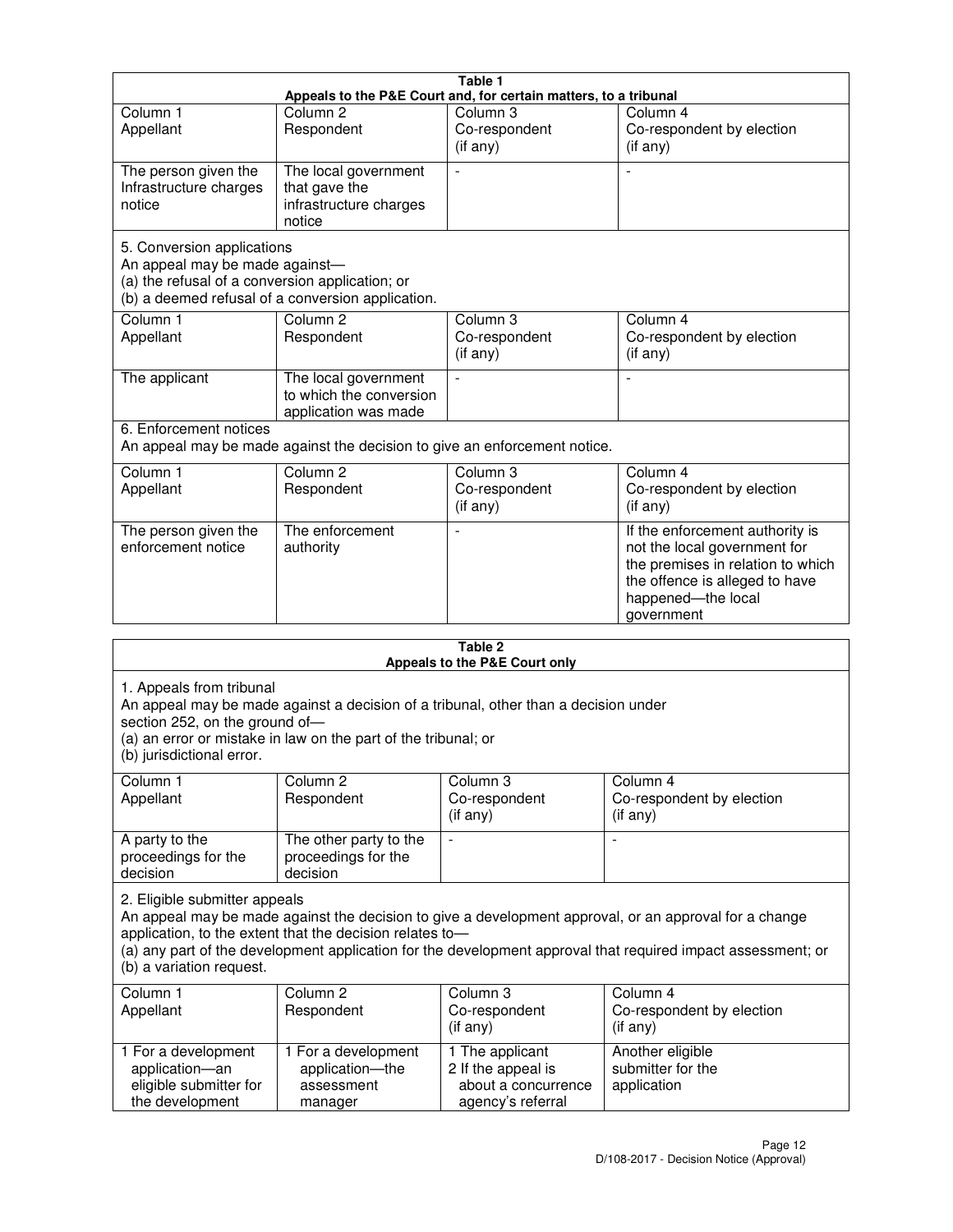| Table 2<br>Appeals to the P&E Court only                                                                                                                                                                                                                                                                                                                                                                           |                                                                                                                            |                                                                                                                         |                                                                                        |  |  |
|--------------------------------------------------------------------------------------------------------------------------------------------------------------------------------------------------------------------------------------------------------------------------------------------------------------------------------------------------------------------------------------------------------------------|----------------------------------------------------------------------------------------------------------------------------|-------------------------------------------------------------------------------------------------------------------------|----------------------------------------------------------------------------------------|--|--|
| application<br>2 For a change<br>application-an<br>eligible submitter for<br>the change<br>application                                                                                                                                                                                                                                                                                                             | 2 For a change<br>application-the<br>responsible entity                                                                    | response-the<br>concurrence agency                                                                                      |                                                                                        |  |  |
| 3. Eligible submitter and eligible advice agency appeals<br>An appeal may be made against a provision of a development approval, or failure to<br>include a provision in the development approval, to the extent the matter relates to-<br>(a) any part of the development application or the change application, for the development approval, that<br>required impact assessment; or<br>(b) a variation request. |                                                                                                                            |                                                                                                                         |                                                                                        |  |  |
| Column 1<br>Appellant                                                                                                                                                                                                                                                                                                                                                                                              | Column <sub>2</sub><br>Respondent                                                                                          | Column <sub>3</sub><br>Co-respondent<br>(if any)                                                                        | Column 4<br>Co-respondent by election<br>(i f any)                                     |  |  |
| 1 For a development<br>application-an<br>eligible submitter for<br>the development<br>application<br>2 For a change<br>application-an<br>eligible submitter for<br>the change<br>application<br>3 An eligible advice<br>agency for the<br>development<br>application or<br>change application                                                                                                                      | 1 For a development<br>application-the<br>assessment<br>manager<br>2 For a change<br>application-the<br>responsible entity | 1 The applicant<br>2 If the appeal is<br>about a concurrence<br>agency's referral<br>response-the<br>concurrence agency | Another eligible submitter for the<br>application                                      |  |  |
| 4. Compensation claims<br>An appeal may be made against-<br>(a) a decision under section 32 about a compensation claim; or<br>(b) a decision under section 265 about a claim for compensation; or<br>(c) a deemed refusal of a claim under paragraph (a) or (b).                                                                                                                                                   |                                                                                                                            |                                                                                                                         |                                                                                        |  |  |
| Column 1<br>Appellant                                                                                                                                                                                                                                                                                                                                                                                              | Column 2<br>Respondent                                                                                                     | Column 3<br>Co-respondent<br>(if any)                                                                                   | Column 4<br>Co-respondent by election<br>(if any)                                      |  |  |
| A person dissatisfied<br>with the decision                                                                                                                                                                                                                                                                                                                                                                         | The local<br>government to which<br>the claim was made                                                                     |                                                                                                                         | $\blacksquare$                                                                         |  |  |
| 5. Registered premises<br>An appeal may be made against a decision of the Minister under chapter 7, part 4.                                                                                                                                                                                                                                                                                                        |                                                                                                                            |                                                                                                                         |                                                                                        |  |  |
| Column 1<br>Appellant                                                                                                                                                                                                                                                                                                                                                                                              | Column <sub>2</sub><br>Respondent                                                                                          | Column 3<br>Co-respondent<br>(if any)                                                                                   | Column 4<br>Co-respondent by election<br>(if any)                                      |  |  |
| 1 A person given a<br>decision notice about<br>the decision<br>2 If the decision is to<br>register premises or<br>renew the<br>registration of<br>premises-an owner<br>or occupier of                                                                                                                                                                                                                              | The Minister                                                                                                               | $\overline{a}$                                                                                                          | If an owner or occupier starts the<br>appeal - the owner of the<br>registered premises |  |  |